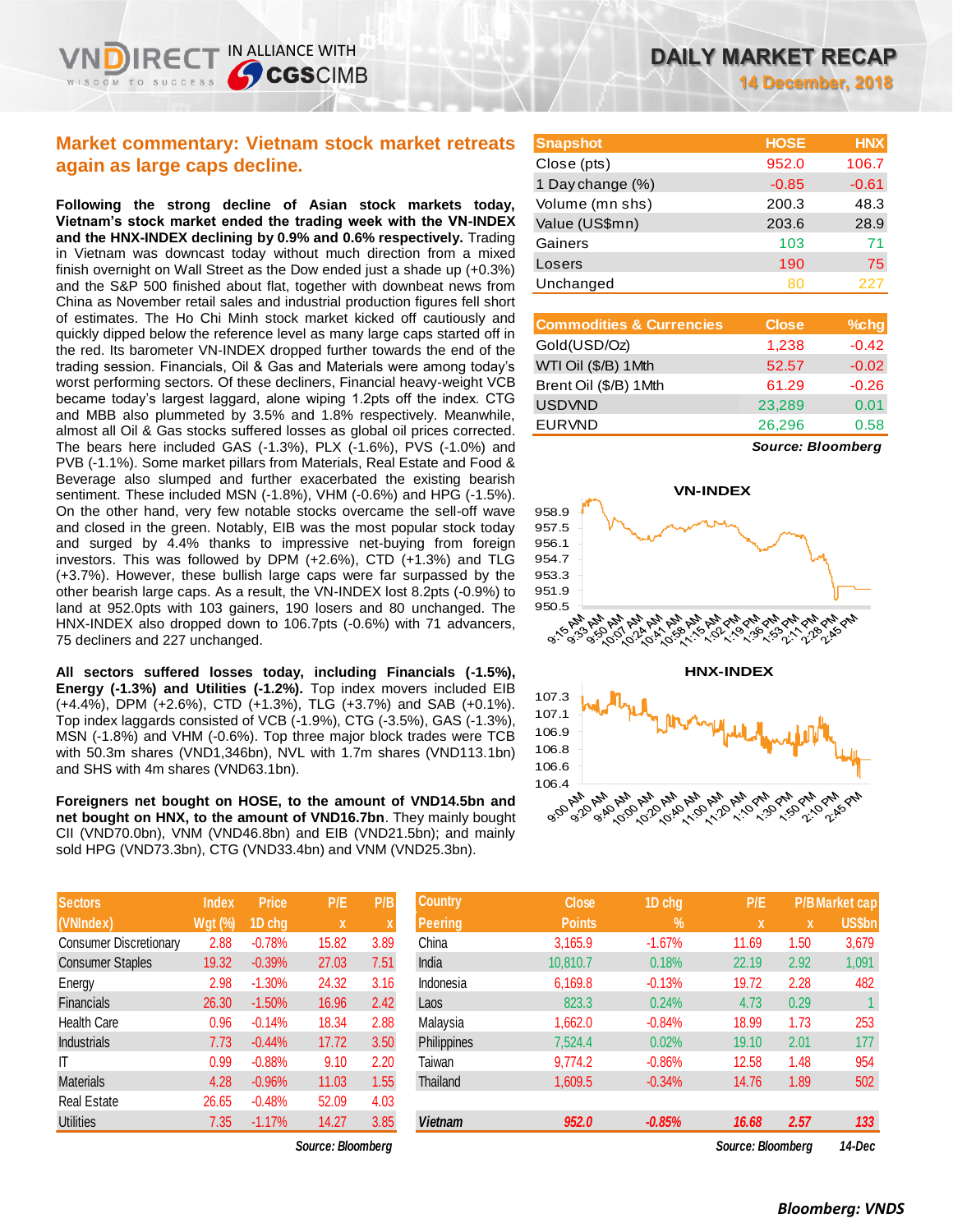### **Market News**

**Oil is struggling to gain a footing near US\$52 a barrel as the effectiveness of the OPEC+ group's output curbs remains uncertain in the face of booming U.S. supply, just as demand shows signs of weakness.** After veering between gains and losses over the past few sessions, futures in New York are down 0.3% for the week. While Russia's cutback as well as Saudi Arabia's plan to slash exports to the U.S. next month increased optimism that a global glut can be averted, investors remain worried about booming American output. At the same time, data show consumption may not be keeping up with supplies in the world's top oil-using region. Crude has traded in the narrowest range since early 2017 so far this month as investors assess production cuts pledged by OPEC and its allies last week. The International Energy Agency said unplanned outages in the cartel's member states may double its intended curbs, with global inventories expected to shrink in the second quarter of 2019. Still, U.S. explorers are raising spending for next year, with output forecast to hit over 12m barrels a day. *(Bloomberg--edited)*

**Change coming to steel industry.** As Vietnam's economy develops and living standards rise, demand for steel among industries is increasing. NS BlueScope Lysaght Vietnam, a member of Australia's BlueScope Steel, last month opened a new factory at the Quat Dong Industrial Zone in Hanoi's Thuong Tin district to tap this demand. According to the Vietnam Steel Industry 2018-2022 report from Research and Markets, released in May, there is huge potential not only in Vietnam's steel market but also in other Southeast Asian countries', and investment has grown steadily for a number of years. The report revealed that there are more than 100 companies in Vietnam's steel industry, with the larger ones including Hoa Phat Steel, Hoa Sen Steel, the Vietnam Steel Corporation, the SMC Steel Company, and the VSC - Posco Steel Corporation (VPS). The biggest investment came from the Formosa Ha Tinh Steel Corporation (FHS), a joint-venture between the Formosa Plastic Group, the China Steel Corporation, and Japan's JFE Holdings, with first-phase investment of more than US\$10bn. The Ministry of Industry and Trade has forecast that the industry's growth of 20% this year will be maintained, with construction steel up 10%, cold rolled coil 5%, straight welded steel pipes 15%, and galvanised iron sheets and colour-coated paint 12%. Hot rolled coil (HRC) is expected to see the strongest growth, of up to 154%. A series of iron and steel projects will be put into operation this year and next, such as the Hoa Phat Group's steel complex in central Quang Ngai province with a total capacity of 2 million tons per year, the Hoa Sen Group's cold rolled steel production line in south-central Binh Dinh province with a capacity of 350,000 tons per year, and three construction steel projects belonging to Pomina, Vietnam-Italia, and Tung Ho, which will produce over 1.8 million tons a year. The central province of Quang Tri last month licenced the local Viet Quang Limited Company to build a stainless steel plant with total investment of US\$60m. Located at the South East Industrial Park, the plant will occupy 31ha with construction to commence in 1Q2019. "In the last two years, many domestic iron and steel makers expanded their investment and increased the supply of iron and steel significantly," noted Mr. Nguyen Van Sua, Vice Chairman of the Vietnam Steel Association (VSA). China, the world's largest steel exporter, has seen exports stall due to protectionism in the US, Canada, Turkey, Malaysia, Thailand, and Indonesia. Part of its steel output may become redundant and local manufacturers will try to export more to Vietnam, with an oversupply continuing in the latter for the next three years. *(English.vietnamnet.vn--edited)*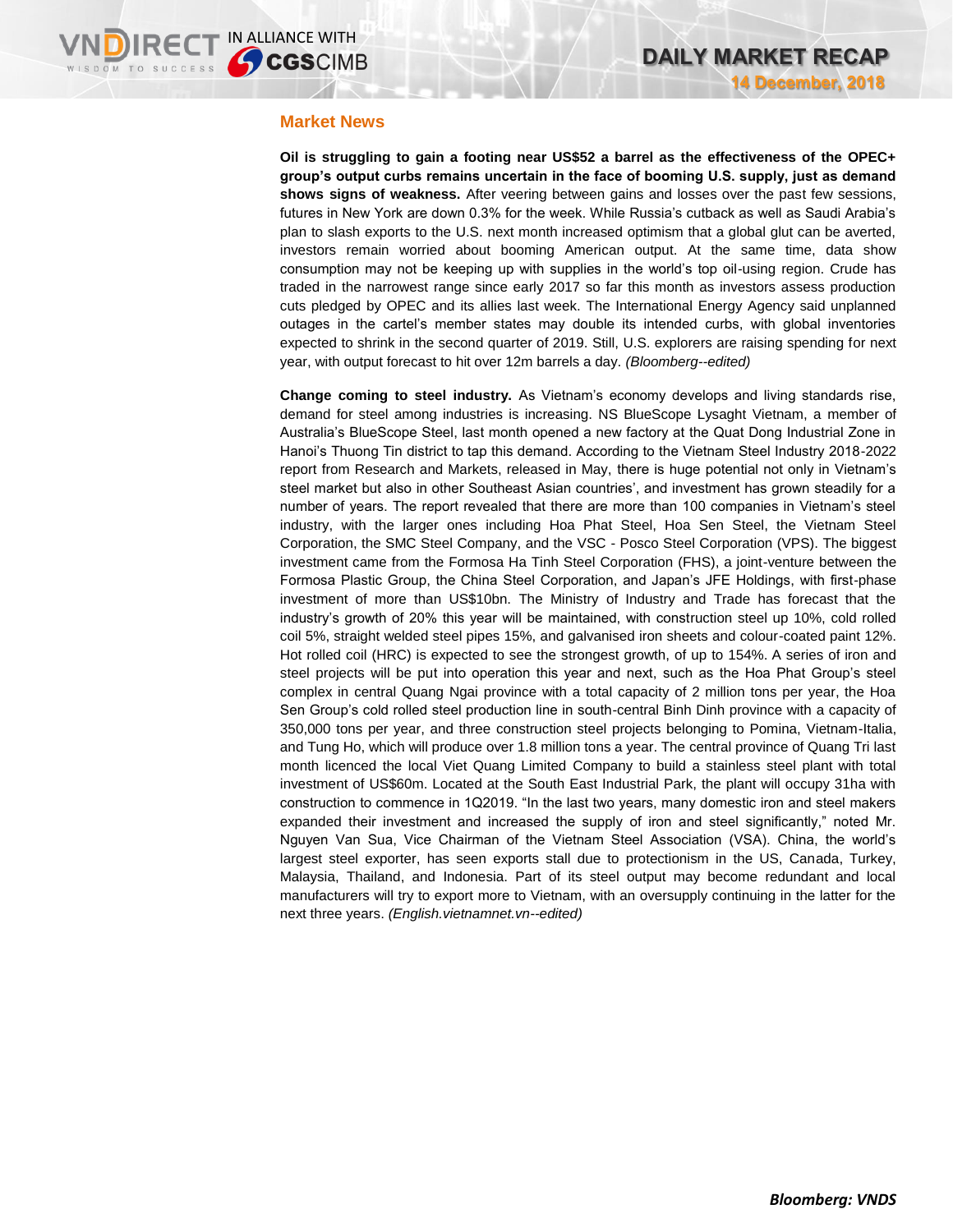**FTAs make apparel and footwear outlook bright.** Statistics from the Ministry of Industry and Trade show that Vietnam earned an estimated US\$25bn in revenue from apparel exports in 10M2018 (+17.1% yoy). Meanwhile, footwear exports rose by 9.7% to US\$12.9bn in the 10-month period. Orders of textiles, garments and footwear have mainly been made by major markets that have participated in the signing of bilateral and multilateral Free Trade Agreements (FTAs) with Vietnam, including the United States, Europe, South Korea, China and member countries of the Comprehensive and Progressive Agreement for Trans-Pacific Partnership (CPTPP). This year, the country's exports of textiles and garments are expected to generate US\$35bn in revenue, US\$1bn above the initial target. The commitments to opening markets under the European Union-Vietnam Free Trade Agreement and CPTPP could lead to a boom of apparel exports in 2018-2022 as exporters are subject to zero tax. Capital flows into the apparel and footwear sectors will grow strongly due to benefits from FTAs and Vietnam's manufacturing potential, according to the ministry. Also, U.S.-China trade tensions may lead to a shift of orders from China to Vietnam. The recent appearance of major apparel and footwear brands at Vietnam expositions is evidence of the strong appeal of the two sectors. (English.vietnamnet.vn--edited)

## **Notable Corporate Events**

**Ha Do Joint Stock Company (HDG VN) – dividend payment:** Dec 24 and Dec 25 will be the exdate and record date, respectively, for paying the 2018 first cash dividend of VND1,000/share. The payment will be made on Jan 8, 2019. *(Vsd.vn)*

**Lien Viet Post Joint Stock Commercial Bank (LPB VN-UPCOM) – dividend payment:** Dec 27 and Dec 28 will be the ex-date and record date, respectively, for paying the 2017 stock dividend at the ratio of 100:5. *(Vsd.vn)*

*<to be continued>*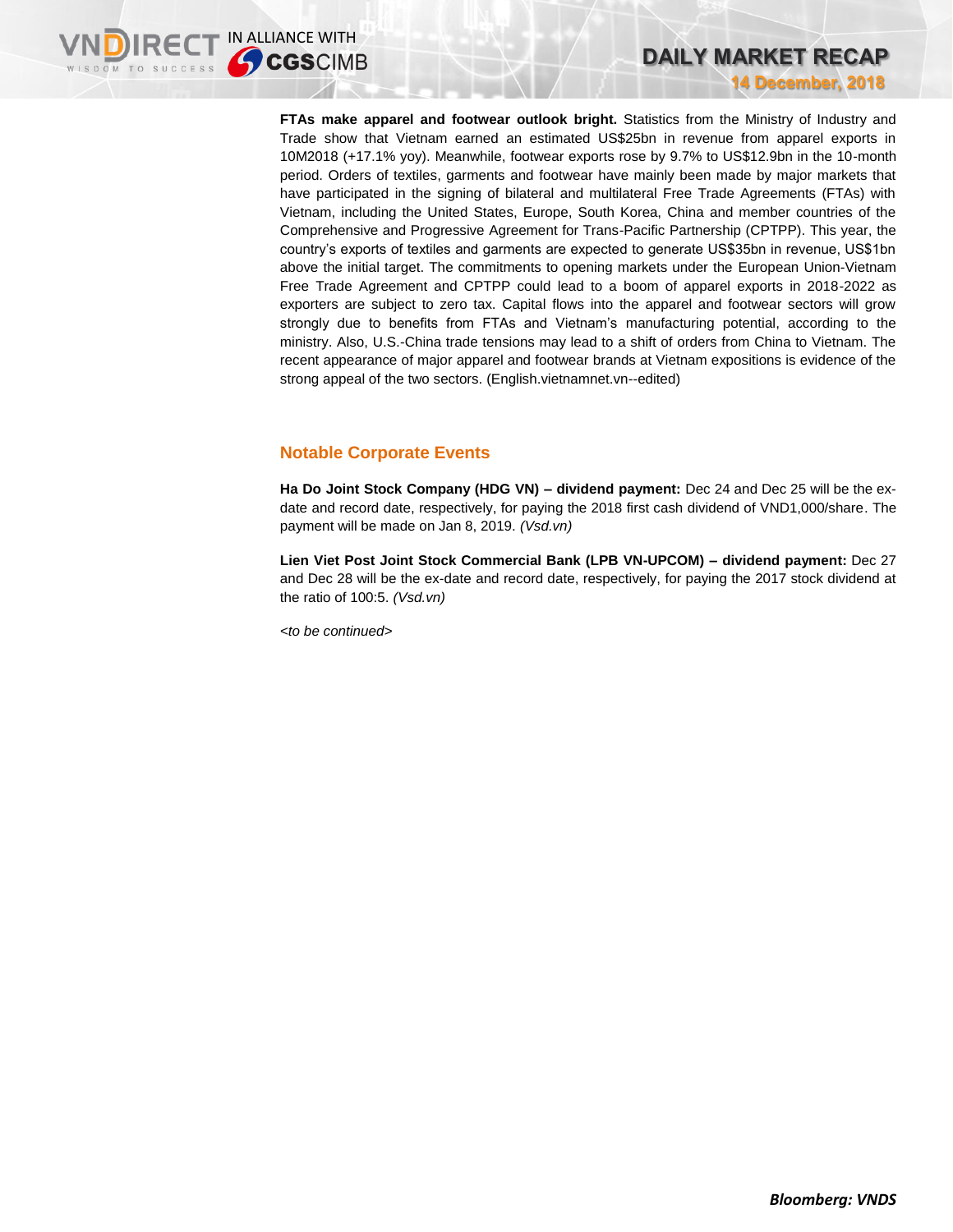# **DAILY MARKET RECAP**

**14 December, 2018**

## **COVERAGE SUMMARY**

**VNDIRECT IN ALLIANCE WITH** 

| Ticker          | <b>Close</b><br>price | <b>Adjusted</b><br>target<br>price | <b>Upside</b> | Reco<br>m-<br>endati<br>on | <b>Investment thesis summary/Update</b>                                                                                                                                                                                                                                                                                                                                                                                                                                                                                                                                                                                                           | Latest<br>report |
|-----------------|-----------------------|------------------------------------|---------------|----------------------------|---------------------------------------------------------------------------------------------------------------------------------------------------------------------------------------------------------------------------------------------------------------------------------------------------------------------------------------------------------------------------------------------------------------------------------------------------------------------------------------------------------------------------------------------------------------------------------------------------------------------------------------------------|------------------|
| PC <sub>1</sub> | 23,400                | 28,400                             | 21.4%         | <b>ADD</b>                 | Positive outlook for 2018 with surge in revenue thanks to: (1) New<br>contribution from My Dinh Plaza II and (2) commissioning of two new<br>hydropower plants in Q4, 2017. (3) Back log of VND2,040bn at end of 2017                                                                                                                                                                                                                                                                                                                                                                                                                             | Link             |
| <b>LPB</b>      | 9,700                 | 13,500                             | 39.2%         | ADD                        | 1. Unique distribution advantage with more than 1000 PTOs across country.<br>Will be able to maintain strong credit growth thanks to good capital buffer<br>(CAR ~13%) and strong liquidity (LDR ~80%).<br>2. FY18 YE P/B cheap relative to peers.                                                                                                                                                                                                                                                                                                                                                                                                | Link             |
| <b>NLG</b>      | 28,450                | 35,500                             | 24.8%         | ADD                        | 1. NLG is well aligned with the new property market orientation. NLG focuses<br>on durable-demand products (affordable and social apartments and landed<br>properties).<br>2. FY2017 net revenue is forecasted at VND3,454 billion (+36.3% yoy) and<br>NPATMI at VND544 billion (+58% yoy). For 2018, revaluation of Hoang Nam<br>project will secure strong EAT growth. However, the share price is<br>reasonable this year.<br>3. Upside for the stock will come in 2018 as major projects are going to be<br>executed.                                                                                                                         | Link             |
| <b>ACV</b>      | 84,500                | 105,000                            | 24.3%         | ADD                        | 1. Likely beneficiary of air passenger boom over the next decade<br>2. MOT's divestment of ACV stake to be a significant catalyst<br>3. Higher return on capital justifies higher valuation                                                                                                                                                                                                                                                                                                                                                                                                                                                       | Link             |
| <b>DPM</b>      | 21,400                | 23,100                             | 7.9%          | <b>HOLD</b>                | 1. Core urea business could face near-term margin pressure due to the<br>expected increases in gas input prices, which will outweigh ASP recovery, in<br>our view.<br>2. NH3-NPK project is the earnings growth driver over the next few years,<br>contributing 1.4-2.6tr annually to revenue starting from 2018F. However high<br>interest expense and D&A burden could result in annual losses in 2019-20F.<br>3. Pending VAT policy change in Vietnam is expected to boost DPM's gross<br>margin by 2-3% pts from 2019F onwards.                                                                                                               | <b>Link</b>      |
| QNS             | 43,300                | 50,000                             | 15.5%         | ADD                        | 1. Soymilk unable to recover due to intense competition.<br>2. Sugar production expansion mitigated price fall.                                                                                                                                                                                                                                                                                                                                                                                                                                                                                                                                   | Link             |
| <b>LTG</b>      | 25,500                | 38,300                             | 50.2%         | ADD                        | 1. Market leader in the CPC segment with 21% market share (vs. second<br>largest player VFG with 8.3% market share). LTG could easily maintain the<br>market leadership in the segment thanks to (1) extensive distribution<br>network, and (2) established long-term relationships with suppliers.<br>2. Long-term strategy is to focus on the Agrifood segment with high potential<br>in export markets such as China, Philippines, Indonesia, etc.<br>3. LTG is trading far below its domestic peers.                                                                                                                                          | Link             |
| <b>VCB</b>      | 56,500                | 73,800                             | 30.6%         | ADD                        | 1. VCB is a well-regarded state-owned commercial bank (SOCB) with an<br>extensive network, a critical role in Vietnam's national payment system and<br>leading card issuer.<br>2. Its strong deposit franchise and large client base would support a gradual<br>shift in loan mix to higher-yield segments such as personal lending, in our<br>view.<br>3. Its asset quality is best in class, with well-controlled NPLs and a high<br>provisioning buffer (NPL of 1.1%, loan loss reserve ratio, LLR, of 131% at<br>end-FY17).<br>4. We project an enviable net profit CAGR of 17.7% over FY18-20F, with<br>ROE improving to 20.1% by end-FY20F. | Link             |
| <b>MBB</b>      | 21,800                | 31,100                             | 42.7%         | <b>ADD</b>                 | 1. MBB is looking to push fee income through bancassurance and<br>internet/mobile banking.<br>2. High loan growth to be supported by sufficient capital and funding.<br>3. MBB still trades at a discount to peers.                                                                                                                                                                                                                                                                                                                                                                                                                               | Link             |
| <b>VPB</b>      | 21,800                | 32,500                             | 49.1%         | ADD                        | 1. VPB delivered ROA of 1.9% and ROE of 24.8% in FY16, the highest<br>returns-on-capital among local peers and impressive even in a regional<br>context.<br>2. FY16 NIM of 7.7% was driven by a shift in loan mix towards higher<br>yielding segments, such as consumer finance, retail, household and micro-<br>SME loans.<br>3. Strong topline growth in FY14-16, complemented by an improvement in<br>operational efficiency on continued investments into technology.<br>4. We expect strong earnings growth in FY17-20F with forecasted net profit<br>CAGR of 25.6% and sustained high average ROE of 22.7%.                                 | Link             |
| <b>TCM</b>      | 25,100                | 26,900                             | 7.2%          | <b>HOLD</b>                | 1. High property value offsets the lack of foreign room.<br>2. Core segments to perform moderately well in 2018.<br>3. We expect that FY18 core-earnings to grow by a robust 45%.                                                                                                                                                                                                                                                                                                                                                                                                                                                                 | <b>Link</b>      |
| <b>HPG</b>      | 33,500                | 47,800                             | 42.7%         | ADD                        | 1. Expect higher construction steel consumption across Vietnam in 2018F<br>2. Ability to sustain and even consolidate its leading market position<br>3. Margin expansion from rising steel prices & soft raw material prices<br>4. HPG's long-steel capacity to double over the next 12 months                                                                                                                                                                                                                                                                                                                                                    | <b>Link</b>      |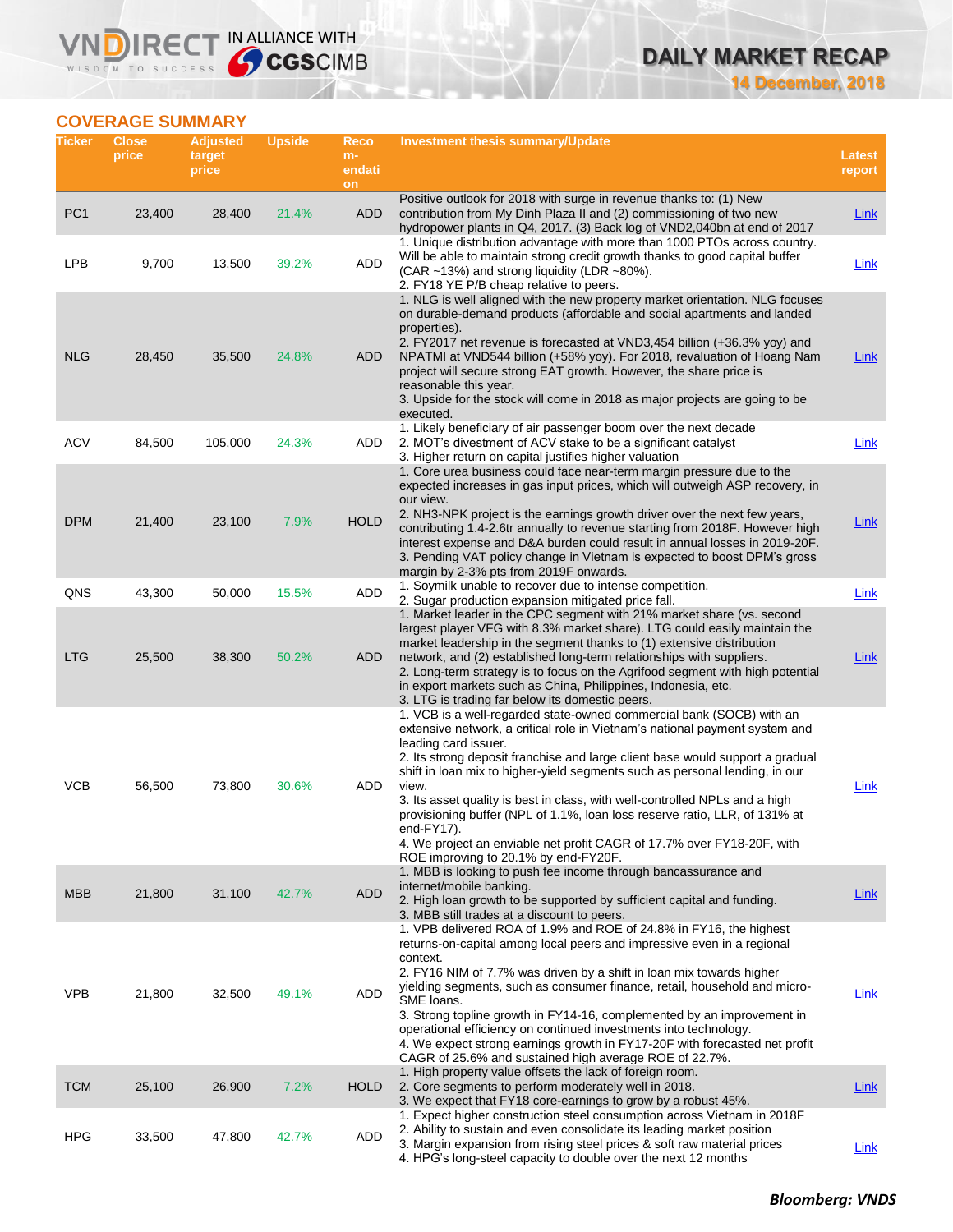# **DAILY MARKET RECAP**

**14 December, 2018**

| Ticker     | <b>Close</b><br>price | <b>Adjusted</b><br>target | <b>Upside</b> | Reco<br>$m-$  | <b>Investment thesis summary/Update</b>                                                                                                                                                                                                                                                                                                                                                                                                                                                                                                                                                           | <b>Latest</b> |
|------------|-----------------------|---------------------------|---------------|---------------|---------------------------------------------------------------------------------------------------------------------------------------------------------------------------------------------------------------------------------------------------------------------------------------------------------------------------------------------------------------------------------------------------------------------------------------------------------------------------------------------------------------------------------------------------------------------------------------------------|---------------|
|            |                       | price                     |               | endati<br>on  |                                                                                                                                                                                                                                                                                                                                                                                                                                                                                                                                                                                                   | report        |
| <b>PVT</b> | 16,400                | 21,000                    | 28.0%         | ADD.          | 1. PVT has a chartering profile skewed towards fixed rates, which offers<br>protection against the current low-rate environment, while providing potential<br>upside for recovery.<br>2. PVT has the largest tanker fleet and LPG fleet among Vietnam carriers,<br>and is able to ride on growing demand for fossil fuels and LPG from the civil<br>and industrial sectors.<br>3. The company plans to upsize and rejuvenate its fleet over the next few<br>years to respond to Vietnam's increasing refinery capacity and growing<br>demand for LPG.                                             | Link          |
| <b>STK</b> | 18,000                | 28,800                    | 60.0%         | ADD           | 1. STK is currently the Vietnam's 2nd largest polyester yarn manufacturer,<br>accounting for 28% of the country's total polyester yarn exports.<br>2. Unmet domestic demand and growing demand from export markets,<br>driven by recent trade agreements.<br>3. However, fierce competition from Chinese yarn, as well as input price<br>volatility present downside risks.                                                                                                                                                                                                                       | Link          |
| IDI        | 10,350                | 23,800                    | 130.0%        | <b>ADD</b>    | 1. IDI has gradually risen to become one of the most promising Vietnamese<br>pangasius exporters. The firm has endured multiple downturns in the<br>industry, demonstrating its resilience and good management quality. The<br>share price, however, is volatile.<br>2. We expect that pangasius exports will grow strongly in 2018.<br>3. Fish feed segment and fishmeal/fish fat segment will see strong growth in<br>2018<br>4. IDI will continue to increase its capacity to support growth over the next 2-<br>3 years.<br>5. High dividend yield and attractive valuation                   | <b>Link</b>   |
| AAA        | 16,450                | 25,300                    | 53.8%         | ADD           | 1. AAA is the largest plastic packaging manufacturer and exporter in South<br>East Asia, with current production capacity of 8,000 tonnes/month.<br>2. AAA will be able to capture market share globally in countries such as<br>Japan and the U.S.<br>3. AAA aims to expand its production and adopt effective cost controls.                                                                                                                                                                                                                                                                    | Link          |
| <b>PNJ</b> | 98,100                | 120,700                   | 23.0%         | ADD           | 1. Extensive store network continued to serve as a major driver for PNJ's<br>growth.<br>2. Robust Same-Store Sales Growth (SSSG)<br>3. PNJ is diversifying its jewelry-focused product mix by introducing fashion<br>accessories such as mid-range branded watches since 2012.<br>3. Growing benefits from expanding store network and developing omni-<br>channel platform.                                                                                                                                                                                                                      | Link          |
| KDH        | 30,900                | 34,900                    | 12.9%         | <b>HOLD</b>   | 1. KDH owns 500ha land bank in the inner city area of HCMC following its<br>recent merger with Binh Chanh Construction & Investment (BCI, Unlisted).<br>2. Its strategy to develop mid-range condos and gated townhouse<br>communities makes for a diversified range of products and lowers market<br>risk.<br>3. We believe KDH's high quality housing developments have helped it to<br>establish its brand name among prospective buyers, driving strong sales<br>absorption.                                                                                                                  | Link          |
| <b>VGI</b> | 15,400                | 17,400                    | 13.0%         | <b>HOLD</b>   | 1. VGI is the largest telco to be listed on Vietnam stock market and holds the<br>leading position in six out of nine countries under coverage.<br>2. VGI provides full telecom services including calls, texts, mobile data and<br>fiber optic internet broadband in nine countries across Africa, Latin America<br>and Southeast Asia.<br>3. Long term growth driver will be Mytel, VGI's new JV in Myanmar, given the<br>domestic backdrop of a relatively high smartphone adoption rate of 70% of<br>total mobile users                                                                       | <b>Link</b>   |
| <b>DCM</b> | 10,350                | 9,700                     | $-6.3%$       | <b>HOLD</b>   | 1. Parent company PVN guarantees 12% ROE for the company's urea<br>operations in FY15-18F, protecting DCM from adverse market movements.<br>2. Changes to Vietnam's VAT policy in 2018-19F could help expand DCM's<br>gross margin by 3-4% from 2019F onwards, in our view.<br>3. Uncertainty around 2019F input gas price policy, however, is a major risk<br>that could counter positive effects of VAT policy change.                                                                                                                                                                          | Link          |
| <b>VTP</b> | 127,000               | 113,000                   | $-11.0%$      | <b>REDUCE</b> | 1. VTP has the second largest market share, is the fastest growing and most<br>profitable delivery company for B2C commerce in Vietnam.<br>2. High growth company in a fast-evolving industry.<br>3. VTP's market share gains can be attributed to advanced technology and<br>strong infrastructure.<br>4. VTP's core sales are expected to grow at a CAGR of 48.6% to 2020.<br>5. Healthy financial status with strong cash reserves and high ROE.<br>Company has a net cash position with cash and equivalents contributing<br>50% of total assets, supporting future capital investment needs. | <b>Link</b>   |

IRECT IN ALLIANCE WITH

**VND** 

WISDOM TO SUCCESS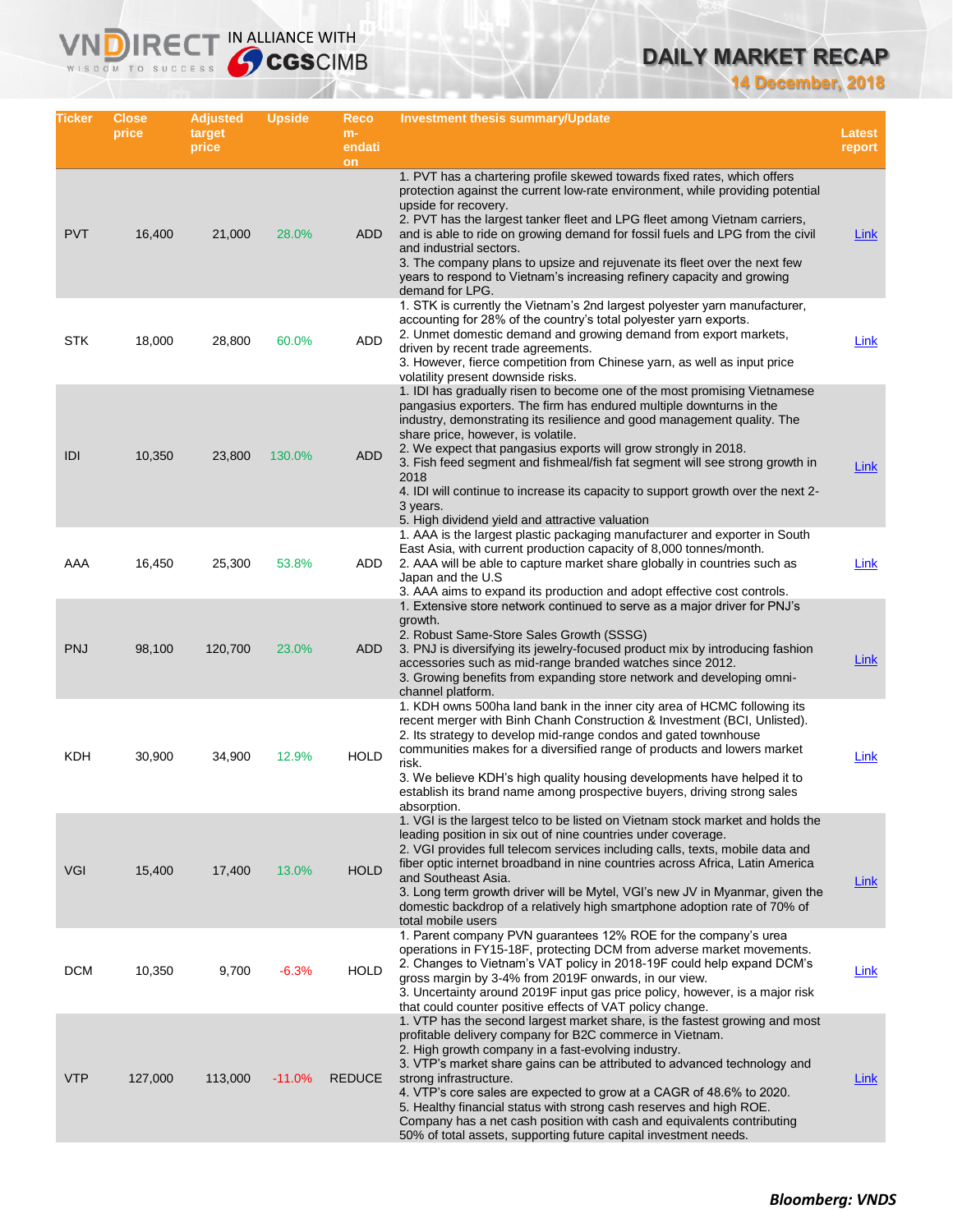### **MARKET MOVEMENTS**

WISDOM TO SUCCESS

הו

| <b>HOSE</b>        |              |       |         |       |              |
|--------------------|--------------|-------|---------|-------|--------------|
| <b>Top gainers</b> |              |       |         |       | <b>VND</b>   |
| <b>Ticker</b>      | Last         | Cha   | $%$ chq | Vol.  | <b>Index</b> |
|                    | <b>Price</b> |       |         |       | impact       |
| DTT                | 8,950        | 580   | 6.93    | 220   | 0.001        |
| <b>HAS</b>         | 9,300        | 600   | 6.90    | 3,100 | 0.001        |
| <b>TTE</b>         | 20.400       | 1,300 | 6.81    | 110   | 0.011        |
| <b>PDN</b>         | 69,700       | 4,400 | 6.74    | 10    | 0.017        |
| HOT                | 28,800       | 1,800 | 6.67    | 1,030 | 0.004        |

IRECT IN ALLIANCE WITH

| <b>Top losers</b> |              |          |         |       | <b>VND</b>   |
|-------------------|--------------|----------|---------|-------|--------------|
| <b>Ticker</b>     | Last         | Cha      | %chq    | Vol.  | <b>Index</b> |
|                   | <b>Price</b> |          |         |       | impact       |
| <b>APG</b>        | 8.650        | $-650$   | $-6.99$ | 10    | $-0.003$     |
| <b>MDG</b>        | 10,650       | $-800$   | $-6.99$ | 660   | $-0.003$     |
| <b>RIC</b>        | 6,930        | $-520$   | $-6.98$ | 1,690 | $-0.005$     |
| SII               | 16,750       | $-1,250$ | $-6.94$ | 350   | $-0.025$     |
| <b>HLG</b>        | 8,320        | $-620$   | $-6.94$ | 520   | $-0.009$     |

|               | <b>Top index movers</b> |       |      |         |              |  |  |  |  |
|---------------|-------------------------|-------|------|---------|--------------|--|--|--|--|
| <b>Ticker</b> | Last                    | Cha   | %chq | Vol.    | <b>Index</b> |  |  |  |  |
|               | <b>Price</b>            |       |      |         | impact       |  |  |  |  |
| EIB           | 14,250                  | 600   | 4.40 | 7.76MLN | 0.230        |  |  |  |  |
| <b>DPM</b>    | 21,400                  | 550   | 2.64 | 745.420 | 0.067        |  |  |  |  |
| <b>CTD</b>    | 161,500                 | 2,100 | 1.32 | 711.220 | 0.051        |  |  |  |  |
| <b>TLG</b>    | 69,300                  | 2,500 | 3.74 | 390     | 0.051        |  |  |  |  |
| <b>SAB</b>    | 250,400                 | 200   | 0.08 | 31,370  | 0.040        |  |  |  |  |

| <b>Top index laggers</b> |              |          |         |                |              |  |  |  |
|--------------------------|--------------|----------|---------|----------------|--------------|--|--|--|
| <b>Ticker</b>            | Last         | Cha      | %chq    | Vol.           | <b>Index</b> |  |  |  |
|                          | <b>Price</b> |          |         |                | impact       |  |  |  |
| <b>VCB</b>               | 56,500       | $-1,100$ | $-1.91$ | 880.580        | $-1.227$     |  |  |  |
| <b>CTG</b>               | 22,350       | $-800$   |         | -3.46 11.32MLN | $-0.923$     |  |  |  |
| <b>GAS</b>               | 95.800       | $-1,300$ | $-1.34$ | 584,180        | $-0.771$     |  |  |  |
| <b>MSN</b>               | 85,500       | $-1,600$ | $-1.84$ | 367,370        | $-0.577$     |  |  |  |
| VHM                      | 79.800       | $-500$   | $-0.62$ | 97.030         | $-0.519$     |  |  |  |

| <b>Top liquidity</b> |              |        |                 |                | <b>VND</b> |  |  |
|----------------------|--------------|--------|-----------------|----------------|------------|--|--|
| <b>Ticker</b>        | Last         | Cha    | Val.<br>$%$ chq |                |            |  |  |
|                      | <b>Price</b> |        |                 | (VNDbn)        | impact     |  |  |
| <b>CTG</b>           | 22,350       | $-800$ |                 | -3.46 11.32MLN | $-0.923$   |  |  |
| <b>MBB</b>           | 21,800       | $-400$ | $-1.80$         | 8.48MLN        | $-0.268$   |  |  |
| EIB                  | 14.250       | 600    | 4.40            | 7.76MLN        | 0.230      |  |  |
| <b>ITA</b>           | 3,100        | $-100$ | $-3.13$         | 5.36MLN        | $-0.029$   |  |  |
| <b>HPG</b>           | 33,500       | $-500$ | -1.47           | 3.87MLN        | $-0.329$   |  |  |

| <b>HOSE</b>        |              |       |      |       |              |                    |              | <b>HNX</b> |         |        |              |
|--------------------|--------------|-------|------|-------|--------------|--------------------|--------------|------------|---------|--------|--------------|
| <b>Top gainers</b> |              |       |      |       | <b>VND</b>   | <b>Top gainers</b> |              |            |         |        | <b>VND</b>   |
| Ticker             | Last         | Chg   | %chq | Vol.  | <b>Index</b> | Ticker             | Last         | Chg        | $%$ chg | Vol.   | <b>Index</b> |
|                    | <b>Price</b> |       |      |       | impact       |                    | <b>Price</b> |            |         |        | impact       |
| DTT                | 8,950        | 580   | 6.93 | 220   | 0.001        | <b>KSK</b>         | 400          | 100        | 33.33   | 99,800 | 0.000        |
| <b>HAS</b>         | 9,300        | 600   | 6.90 | 3,100 | 0.001        | <b>PW</b>          | 600          | 100        | 20.00   | 21,400 | 0.000        |
| TTE                | 20.400       | 1,300 | 6.81 | 110   | 0.011        | <b>DGC</b>         | 48,400       | 6,922      | 14.29   | 60.400 | 0.000        |
| <b>PDN</b>         | 69,700       | 4,400 | 6.74 | 10    | 0.017        | <b>ACM</b>         | 800          | 100        | 14.29   | 69,700 | 0.000        |
| НОТ                | 28,800       | 1,800 | 6.67 | 1,030 | 0.004        | <b>DZM</b>         | 2,200        | 200        | 10.00   | 1,200  | 0.000        |
|                    |              |       |      |       |              |                    |              |            |         |        |              |

| <b>Top losers</b> |          |         |      | <b>VND</b>   |            |              |                   |          |        | <b>VND</b> |
|-------------------|----------|---------|------|--------------|------------|--------------|-------------------|----------|--------|------------|
| Last              | Chg      | $%$ chq | Vol. | <b>Index</b> | Ticker     | Last         | Chg               | $%$ chq  | Vol.   | Index      |
| <b>Price</b>      |          |         |      | impact       |            | <b>Price</b> |                   |          |        | impact     |
| 8,650             | $-650$   | $-6.99$ | 10   | $-0.003$     | LDP        | 26,100       | $-2.900$          | $-10.00$ | 10,200 | 0.000      |
| 10.650            | $-800$   | $-6.99$ | 660  | $-0.003$     | <b>SDA</b> | 3,600        | $-400$            | $-10.00$ | 100    | 0.000      |
| 6,930             | $-520$   | $-6.98$ | .690 | $-0.005$     | <b>SFN</b> | 36,000       | $-4,000$          | $-10.00$ | 700    | 0.000      |
| 16,750            | $-1,250$ | $-6.94$ | 350  | $-0.025$     | <b>NBW</b> | 17,300       | $-1,900$          | $-9.90$  | 100    | 0.000      |
| 8,320             | $-620$   | $-6.94$ | 520  | $-0.009$     | <b>MIM</b> | 20,100       | $-2,200$          | $-9.87$  | 100    | 0.000      |
|                   |          |         |      |              |            |              | <b>Top losers</b> |          |        |            |

|            | Top index movers |       |      |         | <b>VND</b>   | Top index movers |              |       |         |         | <b>VND</b>   |
|------------|------------------|-------|------|---------|--------------|------------------|--------------|-------|---------|---------|--------------|
| Ticker     | Last             | Chg   | %chq | Vol.    | <b>Index</b> | Ticker           | Last         | Chg   | $%$ chq | Vol.    | <b>Index</b> |
|            | <b>Price</b>     |       |      |         | impact       |                  | <b>Price</b> |       |         |         | impact       |
| EIB        | 14.250           | 600   | 4.40 | 7.76MLN | 0.230        | <b>DGC</b>       | 48.400       | 6.922 | 14.29   | 60.400  | 0.267        |
| <b>DPM</b> | 21,400           | 550   | 2.64 | 745.420 | 0.067        | <b>HHC</b>       | 64,300       | 5,800 | 9.91    | 800     | 0.054        |
| CTD        | 161.500          | 2.100 | 1.32 | 711.220 | 0.051        | VCG.             | 21.400       | 600   | 2.88    | 4.65MLN | 0.041        |
| TLG        | 69,300           | 2,500 | 3.74 | 390     | 0.051        | <b>PGS</b>       | 30,900       | 900   | 3.00    | 205.700 | 0.030        |
| <b>SAB</b> | 250,400          | 200   | 0.08 | 31.370  | 0.040        | TV2              | 133,500      | 4,200 | 3.25    | 45.600  | 0.021        |

| <b>Top index laggers</b> |              |          |         |                  | <b>VND</b> | <b>Top index laggers</b> |              |        |         |         | <b>VND</b>   |
|--------------------------|--------------|----------|---------|------------------|------------|--------------------------|--------------|--------|---------|---------|--------------|
| Ticker                   | Last         | Chg      | %chq    | Vol.             | Index      | Ticker                   | Last         | Chg    | $%$ chq | Vol.    | <b>Index</b> |
|                          | <b>Price</b> |          |         |                  | impact     |                          | <b>Price</b> |        |         |         | impact       |
| <b>VCB</b>               | 56.500       | $-1.100$ | $-1.91$ | 880.580          | $-1.227$   | <b>ACB</b>               | 30.400       | $-300$ | $-0.98$ | 2.10MLN | $-0.376$     |
| <b>CTG</b>               | 22,350       | $-800$   |         | $-3.46$ 11.32MLN | $-0.923$   | <b>SHB</b>               | 7,500        | $-100$ | $-1.32$ | 2.27MLN | $-0.105$     |
| GAS                      | 95.800       | $-1.300$ | $-1.34$ | 584.180          | $-0.771$   | <b>NVB</b>               | 10.000       | $-200$ | $-1.96$ | 1.22MLN | $-0.059$     |
| <b>MSN</b>               | 85.500       | $-1.600$ | $-1.84$ | 367,370          | $-0.577$   | <b>PVS</b>               | 20,300       | $-200$ | $-0.98$ | 3.74MLN | $-0.049$     |
| VHM                      | 79.800       | $-500$   | $-0.62$ | 97,030           | $-0.519$   | CEO                      | 14,300       | $-300$ | $-2.05$ | 671.600 | $-0.031$     |

| <b>Top liquidity</b> |              |        |         |                  | <b>VND</b>   | <b>Top liquidity</b> |              |        |         |         | <b>VND</b>   |
|----------------------|--------------|--------|---------|------------------|--------------|----------------------|--------------|--------|---------|---------|--------------|
| Ticker               | Last         | Cha    | $%$ chq | Val.             | <b>Index</b> | Ticker               | Last         | Chg    | $%$ chq | Val.    | <b>Index</b> |
|                      | <b>Price</b> |        |         | (VNDbn)          | impact       |                      | <b>Price</b> |        |         | (VNDbn) | impact       |
| CTG                  | 22,350       | $-800$ |         | $-3.46$ 11.32MLN | $-0.923$     | VCG                  | 21.400       | 600    | 2.88    | 4.65MLN | 0.041        |
| <b>MBB</b>           | 21,800       | $-400$ | $-1.80$ | 8.48MLN          | $-0.268$     | <b>PVS</b>           | 20,300       | $-200$ | $-0.98$ | 3.74MLN | $-0.049$     |
| EIB                  | 14.250       | 600    | 4.40    | 7.76MLN          | 0.230        | <b>SHB</b>           | 7.500        | $-100$ | $-1.32$ | 2.27MLN | $-0.105$     |
| <b>ITA</b>           | 3,100        | $-100$ | $-3.13$ | 5.36MLN          | $-0.029$     | <b>ACB</b>           | 30,400       | $-300$ | $-0.98$ | 2.10MLN | $-0.376$     |
| HPG                  | 33,500       | -500   | -1.47   | 3.87MLN          | $-0.329$     | HUT                  | 4,400        | 100    | 2.33    | 1.58MLN | 0.021        |
|                      |              |        |         |                  |              |                      |              | $\sim$ | --      |         | .            |

*14 Dec Source: Bloomberg*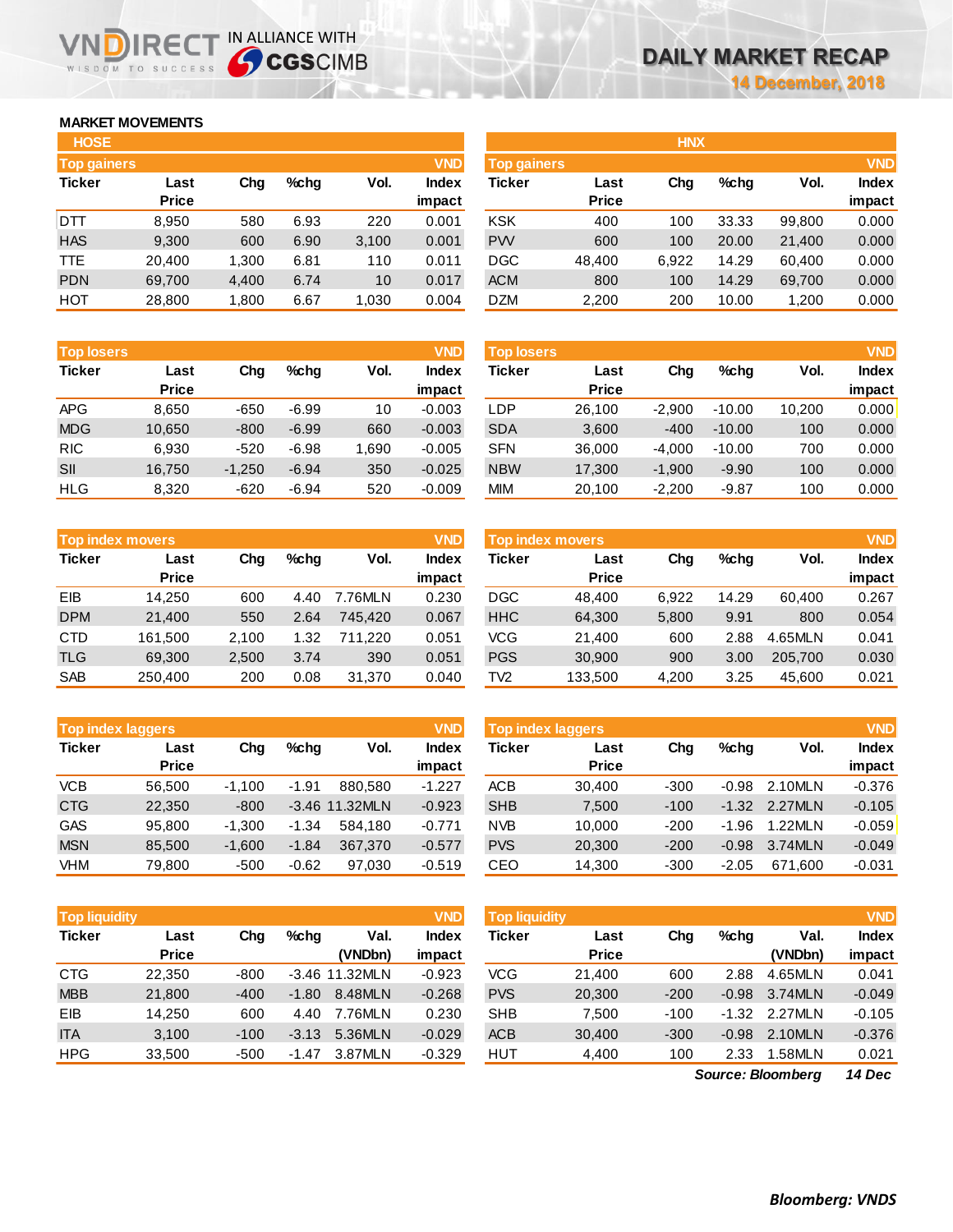### **FOREIGN ACTIVITIES**

WISDOM TO SUCCESS

**VNDIRECT IN ALLIANCE WITH** 

| Volume (Mn'shs)       | <b>HOSE</b> | <b>HNX</b> | <b>Value (VND'bn)</b> | <b>HOSE</b> | <b>HNX</b> |
|-----------------------|-------------|------------|-----------------------|-------------|------------|
| <b>BUY</b>            | 10.4        | 1.2        | <b>BUY</b>            | 319.6       | 22.3       |
| % of market           | $5.2\%$     | $2.4\%$    | % of market           | 7.0%        | 3.3%       |
| <b>SELL</b>           | 8.7         | 0.3        | <b>SELL</b>           | 305.1       | 5.7        |
| % of market           | 4.4%        | $0.6\%$    | % of market           | 6.7%        | 0.8%       |
| <b>NET BUY (SELL)</b> | 1.64        | 0.9        | <b>NET BUY (SELL)</b> | 14.5        | 16.7       |

*Source: HSX, HNX*



### **Foreign net buy/sell (30 days) in VND'bn**

| <b>2018 ACCUMULATION</b> |             |            |                       |             |                               |
|--------------------------|-------------|------------|-----------------------|-------------|-------------------------------|
| <b>Volume (MIn'shs)</b>  | <b>HOSE</b> | <b>HNX</b> | Value (VND'bn)        | <b>HOSE</b> | <b>HNX</b>                    |
| <b>BUY</b>               | 4,471.1     | 412.4      | <b>BUY</b>            | 254,437.6   | 7,528.2                       |
| % of market              | 9.4%        | 3.3%       | % of market           | 19.6%       | 4.5%                          |
| <b>SELL</b>              | 4,126.5     | 473.7      | <b>SELL</b>           | 213,833.7   | 8,571.1                       |
| % of market              | 8.7%        | 3.8%       | % of market           | 16.5%       | 5.1%                          |
| <b>NET BUY (SELL)</b>    | 344.6       | (61.3)     | <b>NET BUY (SELL)</b> | 40,604      | (1,042.9)<br>Source: HSX, HNX |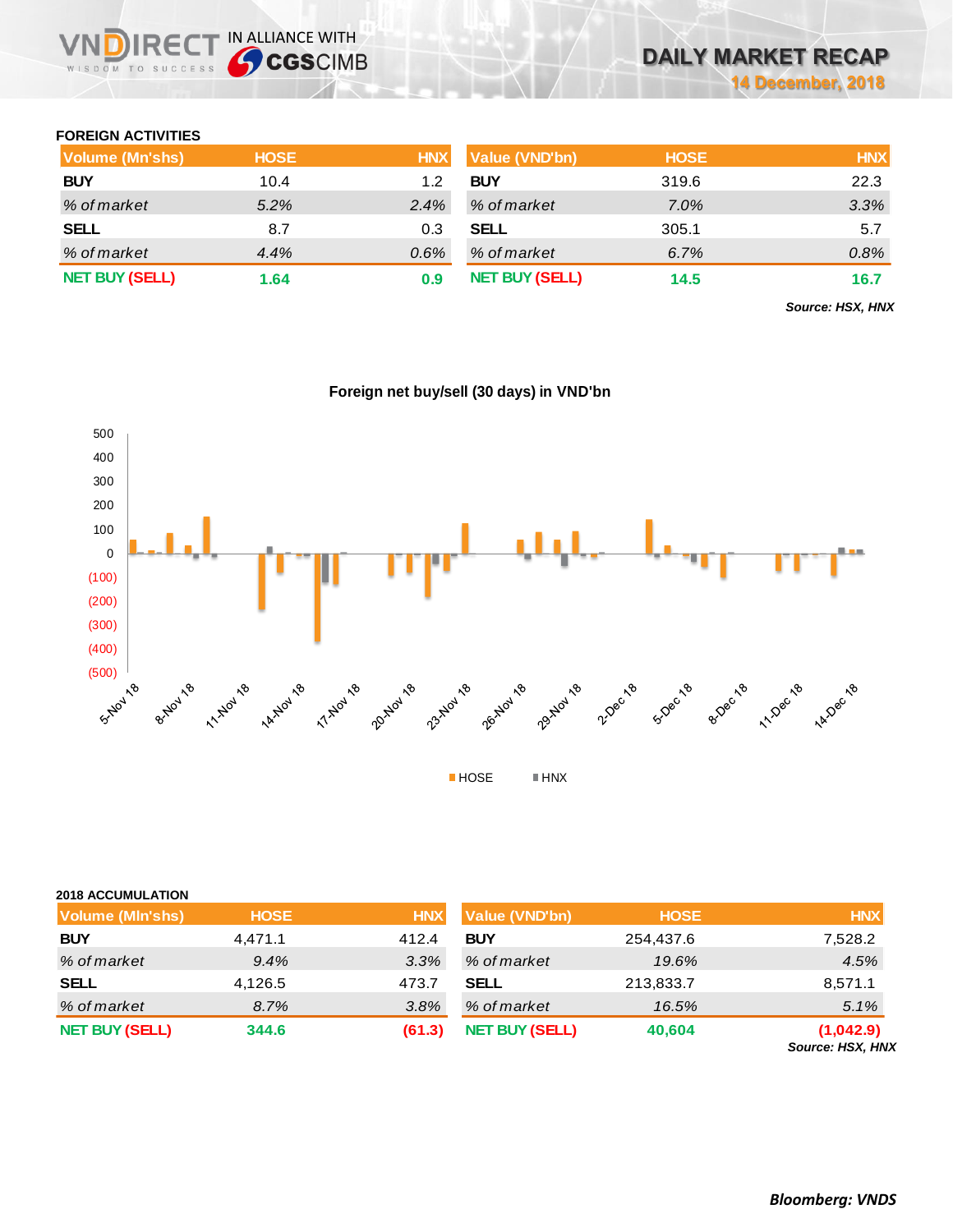### **FOREIGN ACTIVITIES**

WISDOM TO SUCCESS

**IN DIRECT IN ALLIANCE WITH** 

|               |                                      | <b>HOSE</b> |         |       |                 |               |                               | <b>HNX</b> |         |       |                        |
|---------------|--------------------------------------|-------------|---------|-------|-----------------|---------------|-------------------------------|------------|---------|-------|------------------------|
|               | <b>Top buy by foreigners (value)</b> |             |         |       | <b>VND'bn</b>   |               | Top buy by foreigners (value) |            |         |       | <b>VND'bn</b>          |
| <b>Ticker</b> | Last<br>Price                        | Chg         | %chg    | Value | Index<br>impact | <b>Ticker</b> | Last<br><b>Price</b>          | Chg        | %chg    | Value | <b>Index</b><br>impact |
| CII           | 26.500                               | $-100$      | $-0.38$ | 70.0  | $-0.009$        | <b>PVS</b>    | 20,300                        | $-200$     | $-0.98$ | 17.9  | 0.000                  |
| <b>VNM</b>    | 135,000                              | 0           | 0.00    | 46.8  | 0.000           | <b>SHS</b>    | 14,400                        | $-200$     | $-1.37$ | 1.2   | 0.000                  |
| EIB           | 14,250                               | 600         | 4.40    | 21.5  | 0.230           | AMV           | 38,900                        | 100        | 0.26    | 1.0   | 0.000                  |
| <b>HPG</b>    | 33,500                               | $-500$      | $-1.47$ | 19.5  | $-0.329$        | <b>BVS</b>    | 13,300                        | $-100$     | $-0.75$ | 0.6   | 0.000                  |
| <b>MSN</b>    | 85,500                               | $-1,600$    | $-1.84$ | 17.5  | $-0.577$        | <b>VCS</b>    | 77,000                        | $-300$     | $-0.39$ | 0.3   | 0.000                  |

| Top sell by foreigners (value) |                      |        |         |       | <b>VND'bn</b>   |               | Top sell by foreigners (value) |        |         |       | <b>VND'bn</b>   |
|--------------------------------|----------------------|--------|---------|-------|-----------------|---------------|--------------------------------|--------|---------|-------|-----------------|
| <b>Ticker</b>                  | Last<br><b>Price</b> | Chg    | %chg    | Value | Index<br>impact | <b>Ticker</b> | Last<br><b>Price</b>           | Chg    | %chg    | Value | Index<br>impact |
| <b>HPG</b>                     | 33,500               | $-500$ | $-1.47$ | 73.3  | $-0.329$        | <b>VCS</b>    | 77.000                         | $-300$ | $-0.39$ | 1.3   | 0.000           |
| <b>CTG</b>                     | 22,350               | $-800$ | $-3.46$ | 33.4  | $-0.923$        | <b>SHS</b>    | 14.400                         | $-200$ | $-1.37$ | 1.2   | 0.000           |
| VNM                            | 135.000              | 0      | 0.00    | 25.3  | 0.000           | <b>BVS</b>    | 13.300                         | $-100$ | $-0.75$ | 0.7   | 0.000           |
| E1VFVN30                       | 15,340               | $-110$ | $-0.71$ | 16.5  | 0.000           | <b>VCG</b>    | 21,400                         | 600    | 2.88    | 0.6   | 0.000           |
| <b>VRE</b>                     | 32.200               | $-500$ | $-1.53$ | 12.8  | $-0.361$        | <b>PVS</b>    | 20,300                         | $-200$ | $-0.98$ | 0.6   | 0.000           |

|               | Top net buy by foreigners (value) |          |         |       | <b>VND'bn</b>   | Top net buy by foreigners (value) |                      | <b>VND'bn</b> |         |              |                 |
|---------------|-----------------------------------|----------|---------|-------|-----------------|-----------------------------------|----------------------|---------------|---------|--------------|-----------------|
| <b>Ticker</b> | Last<br><b>Price</b>              | Chg      | $%$ chq | Value | Index<br>impact | Ticker                            | Last<br><b>Price</b> | Chg           | %chg    | <b>Value</b> | Index<br>impact |
| CII           | 26.500                            | $-100$   | $-0.38$ | 66.4  | $-0.009$        | <b>PVS</b>                        | 20,300               | $-200$        | $-0.98$ | 17.3         | 0.000           |
| <b>VNM</b>    | 135.000                           | 0        | 0.00    | 21.4  | 0.000           | <b>AMV</b>                        | 38,900               | 100           | 0.26    | 1.0          | 0.000           |
| EIB           | 14.250                            | 600      | 4.40    | 21.4  | 0.230           | APS                               | 3.000                | 0             | 0.00    | 0.2          | 0.000           |
| <b>MSN</b>    | 85.500                            | $-1,600$ | $-1.84$ | 7.3   | $-0.577$        | <b>NRC</b>                        | 40,600               | 100           | 0.25    | 0.2          | 0.000           |
| SSI           | 29.300                            | $-400$   | $-1.35$ | 6.5   | $-0.062$        | API                               | 22,800               | 900           | 4.11    | 0.2          | 0.000           |

| Top net sell by foreigners (value) |                      |          |         |         | <b>VND'bn</b>   |                 | Top net sell by foreigners (value), |        |         |         | <b>VND'bn</b>   |
|------------------------------------|----------------------|----------|---------|---------|-----------------|-----------------|-------------------------------------|--------|---------|---------|-----------------|
| <b>Ticker</b>                      | Last<br><b>Price</b> | Chg      | $%$ chq | Value   | Index<br>impact | <b>Ticker</b>   | Last<br><b>Price</b>                | Chg    | %chg    | Value   | Index<br>impact |
| <b>HPG</b>                         | 33.500               | $-500$   | $-1.47$ | $-53.8$ | $-0.329$        | <b>VCS</b>      | 77.000                              | $-300$ | $-0.39$ | $-0.94$ | 0.000           |
| <b>CTG</b>                         | 22,350               | $-800$   | $-3.46$ | $-32.1$ | $-0.923$        | <b>VCG</b>      | 21,400                              | 600    | 2.88    | $-0.60$ | 0.000           |
| E1VFVN30                           | 15.340               | $-110$   | $-0.71$ | $-14.7$ | 0.000           | <b>PVB</b>      | 18.200                              | $-200$ | $-1.09$ | $-0.54$ | 0.000           |
| <b>HDB</b>                         | 30,200               | $-400$   | $-1.31$ | $-9.8$  | $-0.122$        | <b>BVS</b>      | 13,300                              | $-100$ | $-0.75$ | $-0.14$ | 0.000           |
| <b>VJC</b>                         | 128.000              | $-1,500$ | $-1.16$ | $-9.1$  | $-0.252$        | TV <sub>2</sub> | 133,500                             | 4,200  | 3.25    | $-0.12$ | 0.000           |

*Source: Bloomberg, HOSE, HNX*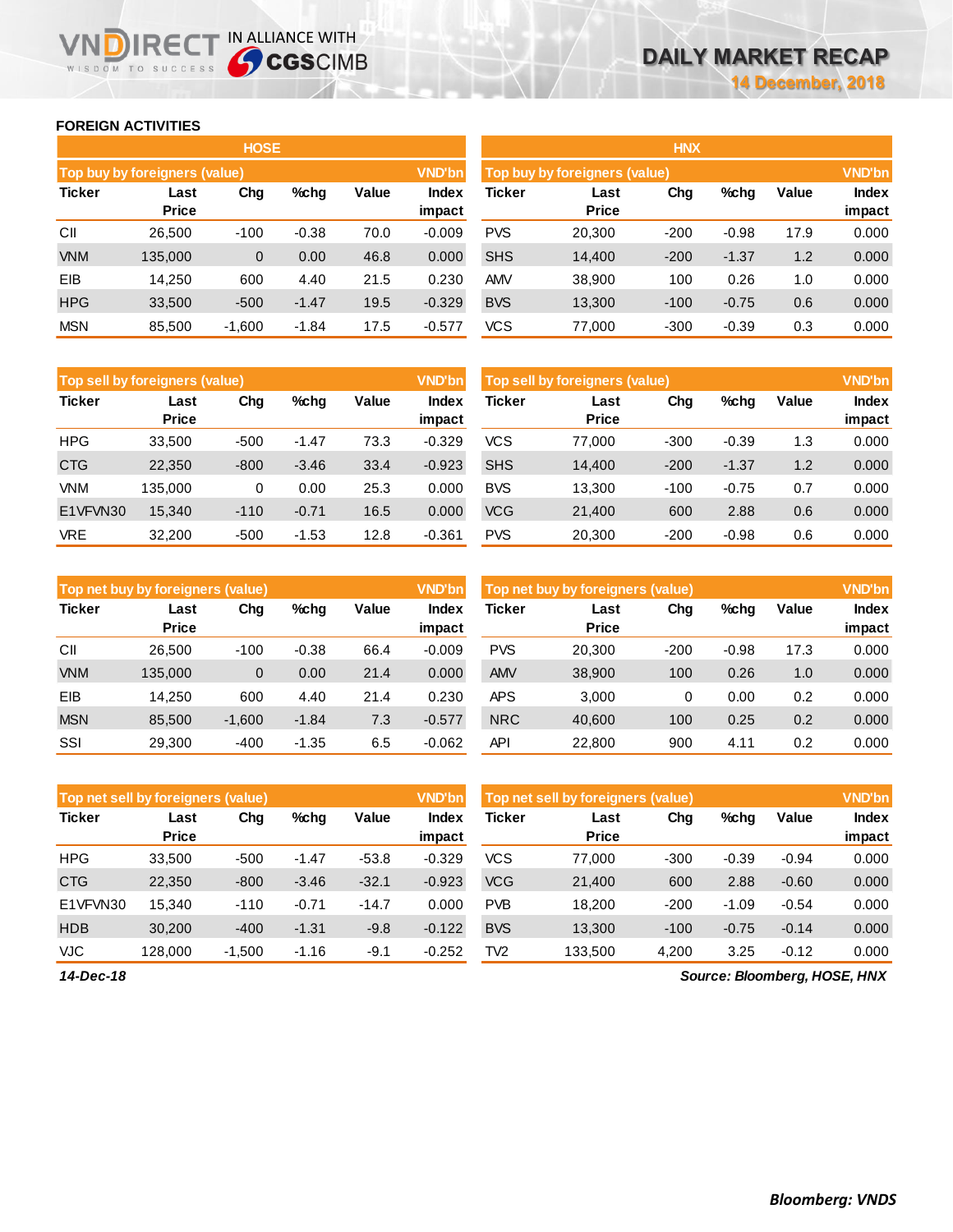# **DAILY MARKET RECAP**

**14 December, 2018**

## **TOP 60 MARKET CAP STOCKS SNAPSHOT ON HOSE**

VI

ה

IRECT IN ALLIANCE WITH

|                                           |                            |                |                        |                    |                |                                                   |               |              |                                               |                                  | <b>14 December, 2018</b> |                    |                    |
|-------------------------------------------|----------------------------|----------------|------------------------|--------------------|----------------|---------------------------------------------------|---------------|--------------|-----------------------------------------------|----------------------------------|--------------------------|--------------------|--------------------|
| TOP 60 MARKET CAP STOCKS SNAPSHOT ON HOSE |                            |                |                        |                    |                |                                                   |               |              |                                               |                                  |                          |                    |                    |
| No. Ticker                                | <b>Price</b><br><b>VND</b> | 1M             | Price change (%)<br>3M | 6M                 | <b>US\$mln</b> | Mkt. Cap Outs. Vol. Float ratio<br><b>MIn'shs</b> | $\%$          |              | Avail. Fil Ave. daily vol.<br>% (30 days-shs) | P/E<br>$\boldsymbol{\mathsf{x}}$ | P/B<br>$\pmb{\chi}$      | <b>ROE</b><br>$\%$ | <b>ROA</b><br>$\%$ |
| 1 VIC VM                                  | 102,700                    | 8.4            | 1.7                    | $-1.4$             | 14,074         | 3,192                                             | 57.6          | 31.7         | 745,570                                       | 75.2                             | 6.0                      | 10.3               | 1.7                |
| 2 VHM VM                                  | 79,800                     | 5.3            | $-5.5$                 | $-14.7$            | 11,477         | 3,350                                             | 30.3          | 33.5         | 399,290                                       | 42.5                             | 2.9                      | <b>N/A</b>         | <b>N/A</b>         |
| 3 VNM VM                                  | 135,000                    | 14.9           | 1.5                    | $-10.0$            | 10,095         | 1,741                                             | 46.2          | 40.7         | 966,816                                       | 27.0                             | 9.2                      | 35.2               | 29.5               |
| 4 VCB VM                                  | 56,500                     | 6.2            | $-11.7$                | $-2.8$             | 8,728          | 3,598                                             | 22.9          | 9.2          | 1,170,187                                     | 16.8                             | 3.3                      | 20.9               | 1.3                |
| 5 GAS VM                                  | 95,800                     | 6.2            | $-11.3$                | 1.9                | 7,873          | 1,914                                             | 4.2           | 45.6         | 616,877                                       | 14.8                             | 4.3                      | 30.6               | 20.8               |
| 6 SAB VM                                  | 250,400                    | 3.0            | 12.4                   | 7.4                | 6,895          | 641                                               | 10.4          | 90.2         | 40,655                                        | 36.3                             | 9.6                      | 28.5               | 20.3               |
| 7 BID VM                                  | 33,900                     | 13.0           | $-2.7$                 | 19.8               | 4,976          | 3,419                                             | 4.4           | 27.1         | 1,848,416                                     | 14.1                             | 2.3                      | 17.4               | 0.7                |
| 8 TCB VM                                  | 28,650                     | 13.5           | 13.5                   | $-18.1$            | 4,301          | 3,497                                             | 81.8          | 0.0          | 1,601,166                                     | 10.1                             | 2.0                      | 25.4               | 3.2                |
| 9 MSN VM                                  | 85,500                     | 8.2            | $-6.7$                 | 1.2                | 4,270          | 1,163                                             | 29.9          | 8.7          | 538,440                                       | 15.8                             | 5.1                      | 30.9               | 8.7                |
| 10 CTG VM                                 | 22,350                     | 5.4            | $-17.1$                | $-16.6$            | 3,573          | 3,723                                             | 15.8          | 0.0          | 3,716,107                                     | 10.8                             | 1.2                      | 11.7               | 0.7                |
| 11 VREVM<br>12 HPG VM                     | 32,200<br>33,500           | 7.2            | 4.2<br>$-15.2$         | $-11.4$<br>$-21.4$ | 3,220<br>3,055 | 2,329<br>2,124                                    | 100.0<br>55.8 | 17.4<br>10.0 | 1,400,342<br>4,202,206                        | 49.9<br>7.7                      | 2.9<br>1.8               | 5.7<br>26.7        | 5.6<br>15.5        |
| 13 BVHVM                                  | 99,400                     | $-6.4$<br>1.4  | 1.7                    | 14.3               | 2,991          | 701                                               | 31.2          | 24.2         | 79,459                                        | 57.5                             | 4.8                      | 8.4                | 1.3                |
| 14 PLX VM                                 | 60,000                     | 9.1            | $-15.0$                | $-10.0$            | 2,985          | 1,159                                             | 6.3           | 9.0          | 459,296                                       | 18.3                             | 3.5                      | 19.5               | $6.2\,$            |
| 15 VJC VM                                 | 128,000                    | 0.4            | $-14.1$                | $-12.2$            | 2,977          | 542                                               | 53.2          | 6.4          | 558,145                                       | 13.5                             | 6.5                      | 67.1               | 19.7               |
| 16 NVL VM                                 | 67,000                     | $-5.5$         | $-1.2$                 | 27.4               | 2,612          | 908                                               | 30.7          | 41.9         | 250,236                                       | 28.3                             | 3.5                      | 14.2               | 3.8                |
| 17 VPB VM                                 | 21,800                     | 9.8            | $-10.5$                | $-29.4$            | 2,300          | 2,457                                             | 74.0          | 0.0          | 3,454,608                                     | 7.7                              | 1.8                      | 26.9               | 2.5                |
| 18 MBB VM                                 | 21,800                     | 7.7            | $-3.5$                 | $-9.3$             | 2,022          | 2,160                                             | 56.1          | 0.0          | 5,956,012                                     | 9.2                              | 1.5                      | 17.4               | 1.6                |
| 19 MWG VM                                 | 87,900                     | 9.2            | $-3.9$                 | $-4.7$             | 1,624          | 430                                               | 85.3          | 0.0          | 440,030                                       | 13.6                             | 4.6                      | 41.2               | 13.1               |
| 20 HDB VM                                 | 30,200                     | 4.9            | $-21.8$                | $-23.0$            | 1,272          | 981                                               | 72.6          | 2.9          | 2,008,022                                     | 15.4                             | 2.1                      | 14.9               | 1.0                |
| 21 FPT VM                                 | 44,150                     | 4.5            | $-0.9$                 | $-5.3$             | 1,163          | 614                                               | 81.8          | 0.0          | 533,206                                       | 8.3                              | 2.3                      | 28.9               | 11.3               |
| 22 STB VM                                 | 12,800                     | 7.1            | 6.7                    | 2.0                | 991            | 1,804                                             | 94.0          | 11.1         | 4,361,119                                     | 17.2                             | 1.0                      | 5.8                | 0.3                |
| 23 ROS VM                                 | 36,400                     | $-1.2$         | $-9.0$                 | $-40.3$            | 887            | 568                                               | 27.0          | 46.9         | 2,302,257                                     | 28.1                             | 3.6                      | 13.6               | 7.3                |
| 24 BHN VM                                 | 82,200                     | $-1.1$         | $-2.6$                 | $-26.7$            | 818            | 232                                               | 0.9           | 31.4         | 497                                           | 29.6                             | 5.0                      | 17.3               | 6.7                |
| 25 TPB VM                                 | 21,150                     | 6.3            | 3.4                    | $-3.2$             | 775            | 853                                               | 70.7          | 0.2          | 526,391                                       | 15.8                             | 2.3                      | 15.9               | 0.8                |
| 26 EIB VM                                 | 14,250                     | 4.4            | 2.5                    | $-3.4$             | 752            | 1,229                                             | 79.0          | 0.1          | 1,670,644                                     | 12.9                             | 1.2                      | 9.4                | 0.9                |
| 27 PNJ VM                                 | 98,100                     | 4.9            | $-3.7$                 | $-17.6$            | 703            | 167                                               | 69.9          | 0.0          | 287,140                                       | 18.1                             | 4.7                      | 30.0               | 19.2               |
| 28 HNG VM                                 | 16,750                     | 2.8            | $-0.9$                 | 84.1               | 638            | 887                                               | 42.0          | 56.1         | 2,575,456                                     | <b>N/A</b>                       | 1.4                      | $-7.3$             | $-2.5$             |
| 29 SSIVM                                  | 29,300                     | 5.4            | $-8.7$                 | $-10.1$            | 628            | 499                                               | 76.7          | 41.7         | 1,754,919                                     | 10.1                             | 1.5                      | 15.8               | 7.1                |
| 30 KDH VM                                 | 30,900                     | 2.3            | $-2.9$                 | $-0.2$             | 549            | 414                                               | 76.0          | 3.1          | 151,987                                       | 22.0                             | 2.0                      | 10.5               | 5.8                |
| 31 CTD VM                                 | 161,500                    | 10.6           | $-0.9$                 | 0.9                | 542            | 78                                                | 86.9          | 5.1          | 91,404                                        | 8.0                              | 1.6                      | 21.1               | 11.6               |
| 32 DHG VM                                 | 82,500                     | 0.1            | $-10.8$                | $-21.4$            | 463            | 131                                               | 22.1          | 50.9         | 105,793                                       | 20.4                             | 3.7                      | 18.3               | 14.6               |
| 33 GEX VM                                 | 25,150                     | $-1.4$         | $-12.1$                | $-9.4$             | 439            | 407                                               | 68.5          | 36.8         | 1,043,037                                     | 10.0                             | 1.8                      | 22.3               | 6.9                |
| 34 SBT VM                                 | 20,600                     | $-9.3$         | 0.5                    | 37.3               | 438            | 495                                               | 40.5          | 89.1         | 2,537,827                                     | 23.7                             | 1.7                      | 11.3               | 4.3                |
| 35 REE VM                                 | 32,400                     | 6.2            | $-9.1$                 | $-1.8$             | 431            | 310                                               | 84.4          | 0.0          | 262,589                                       | 6.4                              | 1.1                      | 19.1               | 11.0               |
| 36 VHC VM                                 | 101,000                    | $-2.3$         | 17.4                   | 61.6               | 400            | 92                                                | 37.8          | 62.6         | 269,171                                       | 7.6                              | 2.5                      | 37.4               | 22.7               |
| 37 DXG VM                                 | 25,500                     | 2.6            | $-8.9$                 | $-21.5$            | 383            | 350                                               | 69.5          | 0.8          | 1,390,587                                     | 8.4                              | 1.9                      | 25.9               | 9.0                |
| 38 GMD VM<br>39 DPM VM                    | 28,600<br>21,400           | $-4.0$<br>13.8 | 5.7<br>23.3            | 2.5<br>21.6        | 365<br>360     | 297<br>391                                        | 60.8          | 0.1<br>27.7  | 1,050,665<br>514,640                          | 4.5<br>14.3                      | 1.5<br>1.0               | 30.8<br>8.1        | 18.1<br>5.9        |
| 40 YEG VM                                 | 256,500                    | $-14.8$        | 15.9                   | <b>N/A</b>         | 345            | 31                                                | 38.1<br>93.2  | 54.8         | 9,317                                         | 103.7                            | 20.0                     | 29.0               | 11.6               |
| 41 VCIVM                                  | 48,050                     | $-7.6$         | $-21.9$                | $-30.6$            | 336            | 163                                               | 66.1          | 58.8         | 92,154                                        | 11.2                             | 2.6                      | 30.5               | 13.9               |
| 42 SCS VM                                 | 153,600                    | 4.5            | $-1.3$                 | <b>N/A</b>         | 330            | 50                                                | 99.1          | 33.3         | 9,101                                         | 23.6                             | 9.1                      | 40.8               | 35.2               |
| 43 NT2 VM                                 | 26,150                     | 2.5            | $-5.8$                 | $-10.4$            | 323            | 288                                               | 32.1          | 27.2         | 70,294                                        | 9.1                              | 2.0                      | 19.8               | 9.3                |
| 44 PDR VM                                 | 27,500                     | 5.2            | 7.0                    | $-11.9$            | 315            | 266                                               | 37.8          | 43.2         | 1,031,177                                     | 14.2                             | 2.3                      | 18.3               | 5.1                |
| 45 HCM VM                                 | 55,400                     | $-1.9$         | $-11.9$                | $-18.3$            | 308            | 130                                               | 66.7          | 38.1         | 140,670                                       | 9.1                              | 2.3                      | 27.8               | 15.1               |
| 46 TCH VM                                 | 20,300                     | 0.7            | $-18.5$                | $-13.6$            | 308            | 353                                               | 50.0          | 44.9         | 737,043                                       | 21.3                             | 1.7                      | 7.8                | 6.7                |
| 47 LGC VM                                 | 35,300                     | 27.4           | 31.5                   | 43.5               | 292            | 193                                               | <b>N/A</b>    | 4.0          | 12                                            | 41.5                             | 2.6                      | 6.5                | 1.7                |
| 48 NLG VM                                 | 28,450                     | 1.6            | $-7.0$                 | $-6.7$             | 292            | 239                                               | 60.6          | 0.0          | 325,892                                       | 6.8                              | 1.5                      | 22.4               | 9.6                |
| 49 VPI VM                                 | 42,400                     | $-2.4$         | 0.5                    | <b>N/A</b>         | 291            | 160                                               | 100.0         | 39.3         | 251,900                                       | 9.9                              | 3.7                      | 38.8               | 13.1               |
| 50 KBC VM                                 | 14,400                     | 15.2           | 20.5                   | 13.8               | 290            | 470                                               | 75.4          | 29.8         | 2,294,410                                     | 12.7                             | 0.8                      | 6.2                | 3.3                |
| 51 PVD VM                                 | 17,200                     | 12.4           | 5.2                    | 23.3               | 283            | 383                                               | 49.4          | 31.7         | 2,584,339                                     | 111.4                            | 0.5                      | 0.6                | 0.4                |
| 52 CII VM                                 | 26,500                     | 8.2            | 1.9                    | $-1.9$             | 278            | 245                                               | 84.8          | 15.3         | 744,049                                       | 79.8                             | 1.3                      | 1.7                | 0.4                |
| 53 PAN VM                                 | 45,400                     | 1.3            | $-22.3$                | $-30.7$            | 265            | 136                                               | 47.6          | 53.9         | 39,548                                        | 26.8                             | 1.7                      | 6.4                | 2.7                |
| 54 PPC VM                                 | 18,450                     | 1.7            | $-1.6$                 | 7.3                | 254            | 321                                               | 24.7          | 34.3         | 223,163                                       | 6.0                              | 1.0                      | 17.0               | 12.3               |
| 55 HT1 VM                                 | 14,800                     | 9.6            | 5.7                    | 17.5               | 242            | 382                                               | 20.0          | 43.5         | 268,294                                       | 9.3                              | 1.1                      | 12.2               | 5.4                |
| 56 DCM VM                                 | 10,350                     | 8.9            | 0.5                    | $-8.4$             | 235            | 529                                               | 24.4          | 45.1         | 523,960                                       | 10.4                             | 0.9                      | 8.6                | 5.1                |
| 57 FRT VM                                 | 75,000                     | 10.0           | 0.0                    | $-13.8$            | 219            | 68                                                | 92.4          | 0.3          | 19,518                                        | 18.1                             | 6.4                      | 42.9               | 6.8                |
| 58 KDC VM                                 | 24,500                     | $-3.9$         | $-20.3$                | $-28.2$            | 216            | 206                                               | 36.7          | 27.4         | 49,972                                        | <b>N/A</b>                       | 0.8                      | $-1.2$             | $-0.6$             |
| 59 HAG VM                                 | 5,180                      | $-4.1$         | $-15.2$                | 11.4               | 206            | 927                                               | 63.8          | 40.6         | 2,630,037                                     | <b>N/A</b>                       | 0.4                      | $-2.5$             | $-0.7$             |
| 60 PME VM                                 | 63,500                     | $-5.2$         | $-9.8$                 | $-13.0$            | 205            | 75                                                | 99.0          | 38.0         | 5,025                                         | 14.7                             | 3.0                      | 19.3               | 16.0               |
|                                           |                            |                |                        |                    |                |                                                   |               |              |                                               | <b>Source: Bloomberg</b>         |                          | 14 Dec             |                    |